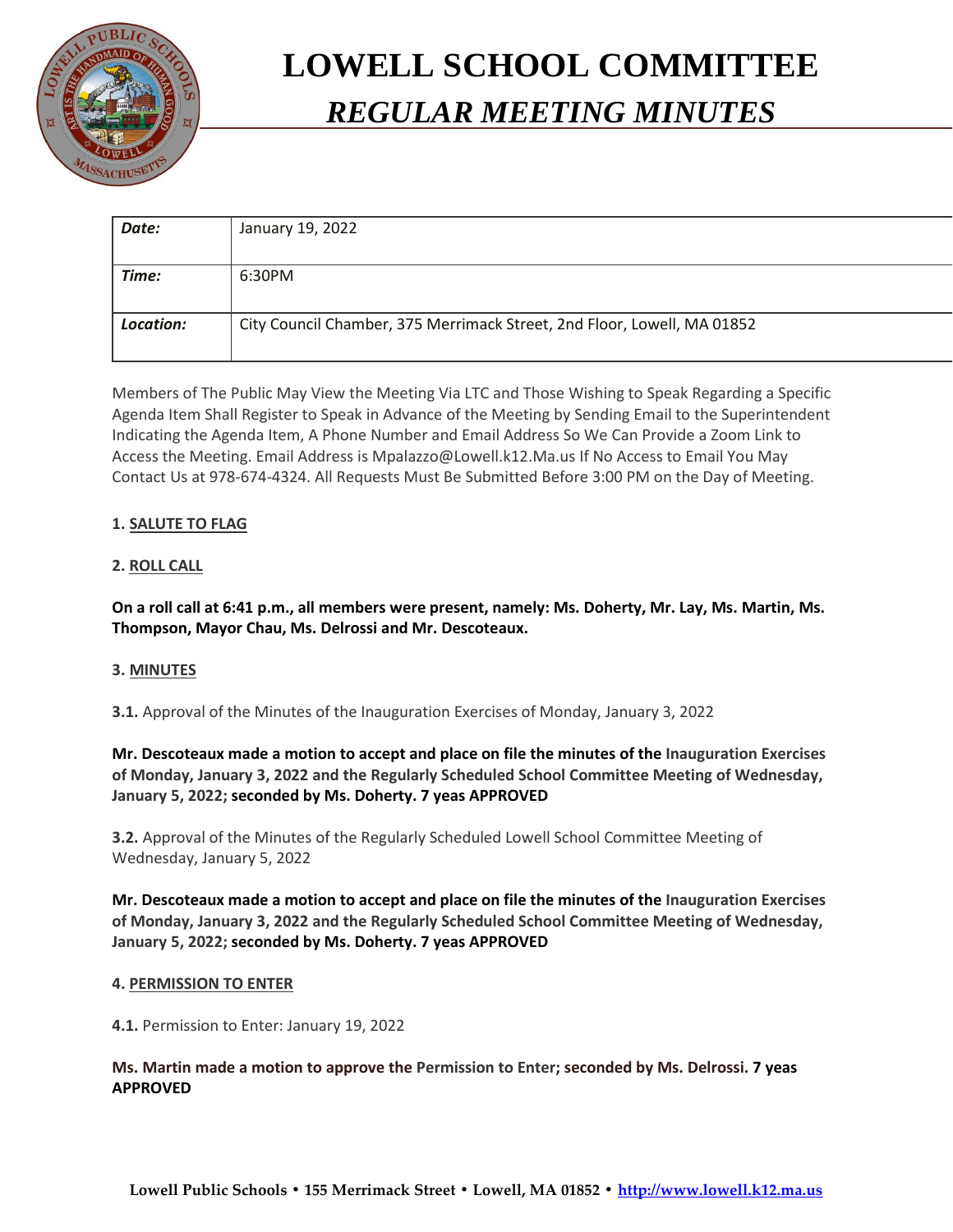

## **5. MEMORIALS**

**5.1.** Evanthia Dukakis, A Retired Daley School Teacher.

# **6. MOTIONS**

## **Mayor Chau made a motion to suspend the rules to present a citation; seconded by Ms. Martin. 7 yeas APPROVED**

Mayor Chau recognized Alice McLaughlin on her retirement from the Bailey School. Mayor Chau read the citation on the floor and thanked her for her dedicated years of service to the students. Mayor Chau will also be presenting this citation to Mrs. McLaughlin in person.

**6.1. [By Connie Martin]:** Requesting that the Administration develop a transparent reporting system that will allow parents and students to report concerns with school meal offerings directly to our vendor and provide a feedback tracking system so the School Committee can monitor responses to concerns.

Ms. Thompson requested that pictures be allowed to included when parents/students report concerns.

## **Ms. Martin made a motion to approve; seconded by Mr. Descoteaux. 7 yeas APPROVED**

**6.2. [By Eileen DelRossi]:** Request superintendent provides the school committee with a detailed list of all expenditures related to school building maintenance and repairs for fiscal year 2022.

Mayor Chau will look into having a joint Facilities Subcommittee with the City Council.

## **Ms. Delrossi made a motion to approve; seconded by Ms. Doherty. 7 yeas APPROVED**

**6.3. [By Eileen DelRossi]:** Request Superintendent provides the school committee with current cafeteria staffing levels at the Stem Academy.

Mr. Descoteaux suggested looking into the possibility of the using the Robinson School cafeteria to help provide food in conjunction with the STEM Academy so they won't be so overloaded.

## **Ms. Delrossi made a motion to approve; seconded by Mr. Descoteaux. 7 yeas APPROVED**

**6.4.** [**By Eileen DelRossi]:** Request the Superintendent to apply the unfinished business portion to the agenda of the 1st and 3rd Wednesday school committee meetings. This was voted into the school committee rules on inauguration day. Rules can be found on the January 3rd meeting agenda 4.3 adoption of rules.

Ms. Delrossi stated that the Superintendent reached out to her to let her know that there generally isn't unfinished business.

#### **Ms. Delrossi made a motion to approve; seconded by Ms. Martin. 7 yeas APPROVED**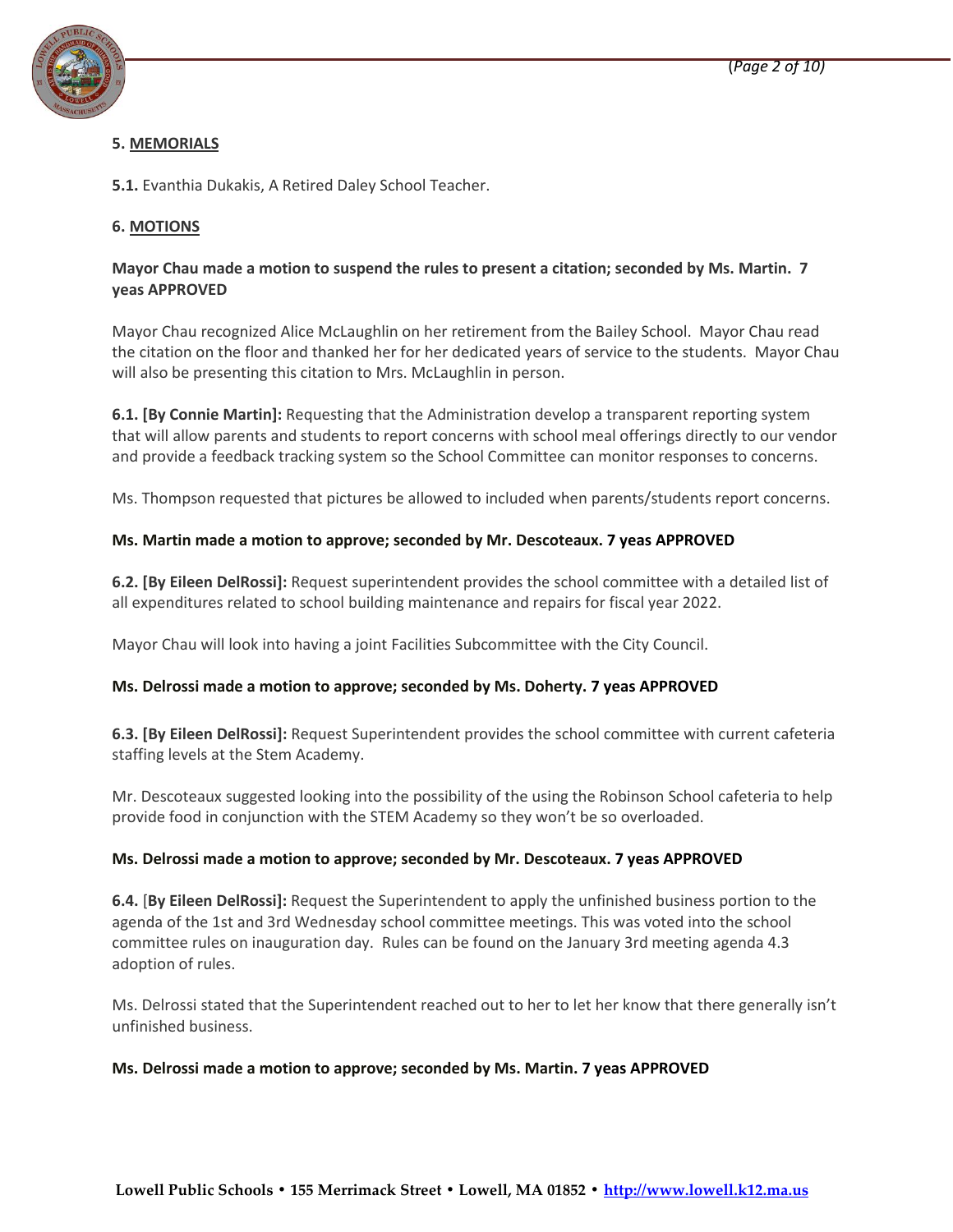

**6.5. [By Stacey Thompson]:** Request that the Superintendent provide the committee with a report of ongoing records detailing the frequency of HVAC unit filter changes in each of the school buildings. This request will be ongoing as a measure to keep awareness and transparency of air quality efforts for both students and staff.

## **Ms. Thompson made a motion to approve; seconded by Mr. Lay. 7 yeas APPROVED**

**6.6. [By Andy Descoteaux and Dominik H. Lay]:** Ask the Supt. to furnish the SC with the number of Chromebooks that are currently in the LPS; separating ones that are broken or unusable and are those being used by our students. Also, what technology equipment does our LPS staff have available today and how much is in need of repair or unable to be repaired? Do we currently have adequate staffing to ensure our technology needs are being met, system wide?

## **Mr. Descoteaux made a motion to approve; seconded by Mr. Lay. 7 yeas APPROVED**

**6.7. [By Jackie Doherty]:** Request the Superintendent provide the committee with a plan to increase compensation to retired LPS teachers working in the school's part time or as tutors, so they receive the same rate as the current teachers' contract.

Susan Silk and Donna Walsh registered and spoke on this agenda item.

Mayor Chau asked the Superintendent how many retired teachers are being utilized.

Superintendent Boyd stated that he will provide the number to the Committee.

## **Ms. Doherty made a motion to approve; seconded by Ms. Martin. 7 yeas APPROVED**

**6.8.** [**By Jackie Doherty]:** Request the Superintendent collaborate with MASC and MASS to provide the committee with suggested actions that will amplify the concerns of LPS and districts across the state for flexibility re staffing shortages during the ongoing pandemic, such as extending availability of retirees, waivers for remote learning, or other measures that make sense for students, families, and staff.

Mr. Descoteaux requested that a letter be drafted from the Superintendent and sent to the powers that be from the School Committee to see if they'll sign on. He stated that this issue needs to be addressed and that we are at a crisis level.

## **Ms. Doherty made a motion to approve; seconded by Ms. Thompson. 7 yeas APPROVED**

## **7. REPORTS OF THE SUPERINTENDENT**

**Ms. Doherty made a motion to suspend the rules to take agenda item 10.1 out of order; seconded by Ms. Martin. 7 yeas APPROVED**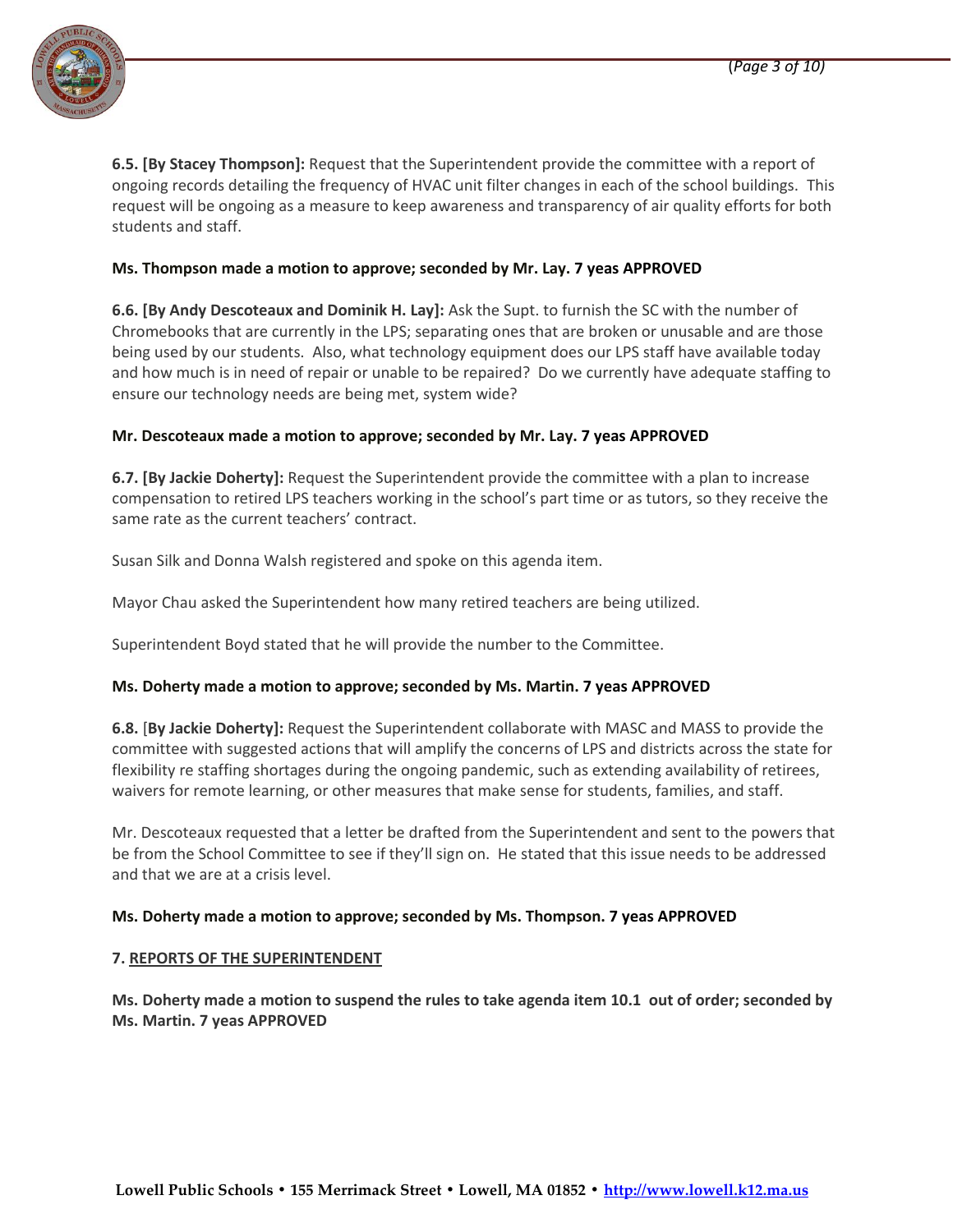

# **7.1.** COVID-19 Update

Dr. Hall, Chief Operating Officer provided the Committee with a report that gave them a COVID-19 Data monitoring update that included Lowell Public Schools COVID positive cases, Pool Testing Participation and Testing Services (symptomatic testing, "test and stay" and routine COVID Pooled testing). Dr. Hall also addressed staffing shortages. He stated that the district has a pool of 60-65 people regularly substitute teaching resulting in a substitute fill rate of about 30% on a daily basis. He stated that in the Fall, the Committee approved pay increases for substitute teachers and also approved some hourly pay for mentoring substitutes. Presently, the district has trained and in-processed fifty-six (56) new substitutes with twelve (12) more pending from the last workshop, however, absences are ranging from 160-220 teachers/paraprofessionals that are out each school day over the last two (2) months given COVID-19 challenges. The district continues to deliberate early each morning to weigh the deployment of central office personnel to schools with relatively high absence rates and this has put a strain on personnel in completing regular duties, but has been helpful to schools. He stated that previously the Committee had approved positions for additional Positive Behavior Resource Teachers, paraprofessionals and social workers for use of some of the ESSER grant monies. Additionally, a grant allowed for dozens of paraprofessionals to be hired to support IEPs and despite postings for all these positions, we have only in-processed five (5) paraprofessionals, eight (8) Positive Behavior Resource Teachers, and eight (8) Social Workers. He stated that due to some social workers were only willing to commit to part-time hours and given the lack of available candidates for these approved SW positions, the administration is requesting that principals be permitted to fill these positions with applicants who qualify for an adjustment counselor license to maximize services being delivered to students. He stated that given the current challenges in the employment market, in these instances, selected candidates will be in-processed as Guidance Counselors.

# **Ms. Martin made a motion to allow administration to hire Adjustment Counselors and Guidance Counselors as replacements for Social Worker positions that are currently vacant and are not being able to be filled; seconded by Ms. Thompson. APPROVED**

# **Ms. Thompson made a motion to accept the following Reports of the Superintendent 7.1 through 7.4 as reports of progress; seconded by Ms. Martin. 7 yeas APPROVED**

## **7.2.** FY22 Budget Update

Ms. Turner, Chief Financial Officer provided an FY22 Budget update to the Committee. The agenda included the following:

- $\triangleright$  What is our current FY22 general fund forecast?
- $\triangleright$  What priorities can be addressed immediately in FY22?
- $\triangleright$  What is the current status of our revolving accounts?
- What current FY22 issues remain that need to be addressed? (e.g. MGL 44 s64)
- $\triangleright$  What are our next steps as we plan for FY23?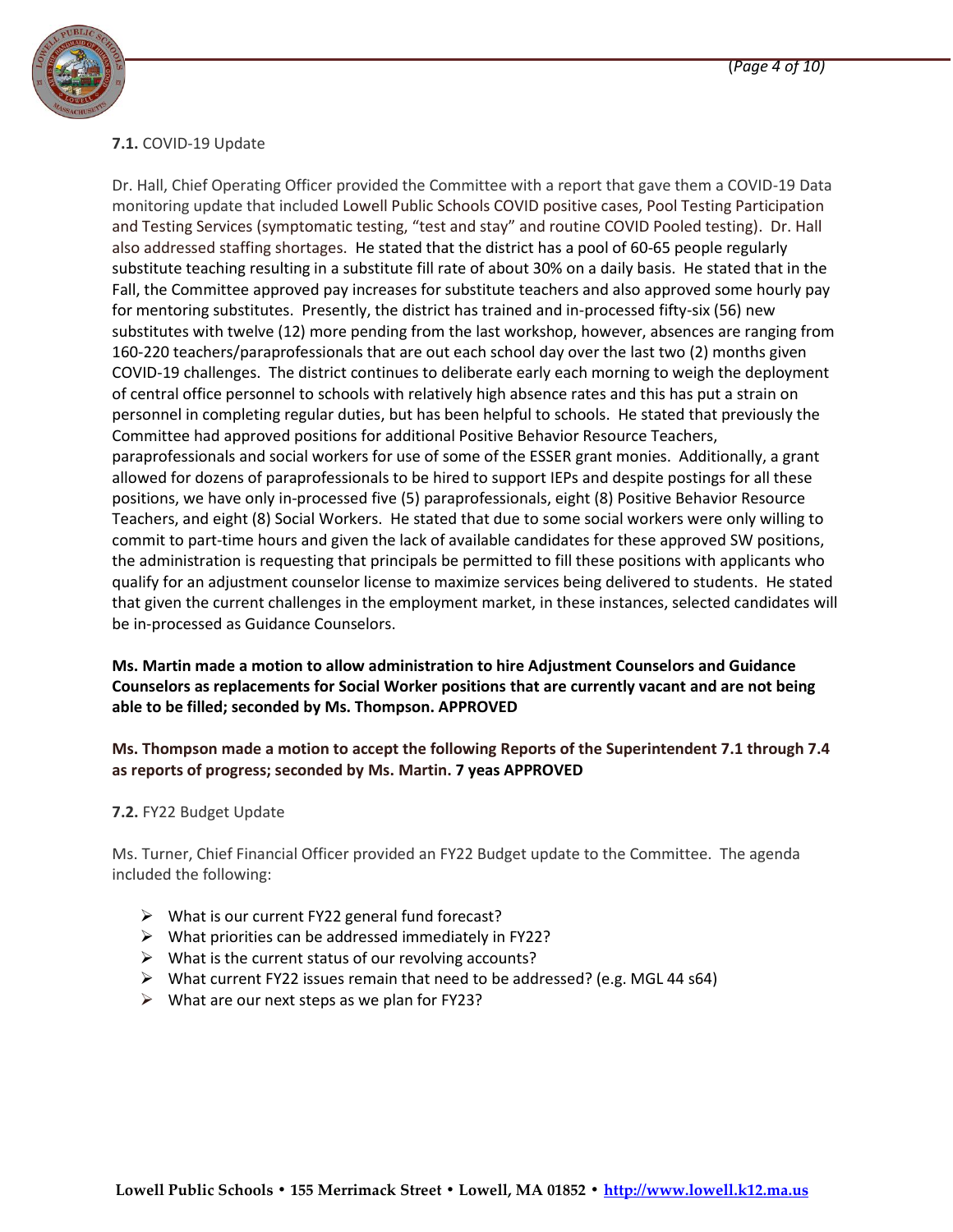

Ms. Turner stated that projecting year end balances during such a tumultuous time is difficult and that due to staff shortages and supply chain obstacles, the district will see a projected significant savings. However, due to an environment of high demand with low supply, the district is also seeing costs skyrocket and our forecasts for the current year and projections for next fiscal year will require continuous analysis and updating.

The following is a projection of ESSER Funds. She stated that available surpluses within the local budget has enabled greater flexibility with the ESSER funds. The original ESSER plan/budget estimated \$30,671,330 would be spent year one (1), and now the estimated amount is approximately \$9,711,438. She stated below some reasons to be aware of:

- $\triangleright$  Several recommended positions were placed in suspense by the SC during the FY22 budget process with the directive to ensure thorough planning throughout FY22
- $\triangleright$  The SC approved the delaying of spending the ESSER funds for the facilities pending a joint meeting with the City Council. Thus, this budgeted amount has been moved to FY23.
- $\triangleright$  Several positions remain within the recruitment phase. The cost for these positions will not be incurred until the positions are filled.

Ms. Turner then addressed water provided to students due to COVID. She stated that in August 2020 the district was told by City Hall/State that we could not use the water fountains in school, but the district must make portable water available and accessible without restriction to children at no charge in the place(s) where lunches are served during the meal service. She stated that based on Section 5.2 of the Aramark contract, Aramark started to provide the bottled water to the schools weekly during FY20/21. Since school did not reopen to all students until April 2021, the amount for water was minimal until the last three (3) months. She stated that the district was invoiced by Aramark in July of 2021 and Aramark reported that we could not charge the water to the revolving account. Presently, Ms. Turner is continuing to research this with the Department of Elementary and Secondary Education (DESE) to confirm Aramark's report. Ms. Turner is also working with City Hall to resolve the billing issue this has caused in the current fiscal year. She stated that a purchase order was opened in Aug 2021 for the FY21/22 year, but it was incorrectly used and the purchase order had been opened against the revolving account and a check was cut. Since Aramark notified the district that this was not allowed, the check was deposited back into the same fund. Presently, the September through December bills do not have a purchase order to charge against resulting in these being bills needing City Council approval. The update also included a projected timeline for finance subcommittees and budget hearings.

Ms. Doherty asked how much is the water bill and why did we go through Aramark.

Ms. Turner stated \$119,000 plus the months of September, October and November. She stated the district relied on the contract with Aramark.

Ms. Doherty stated that she believes this speaks of a lack of fiscal oversight and would like to receive more information on this issue from the Auditor/City.

## **Ms. Thompson made a motion to accept the following Reports of the Superintendent 7.1 through 7.4 as reports of progress; seconded by Ms. Martin. 7 yeas APPROVED**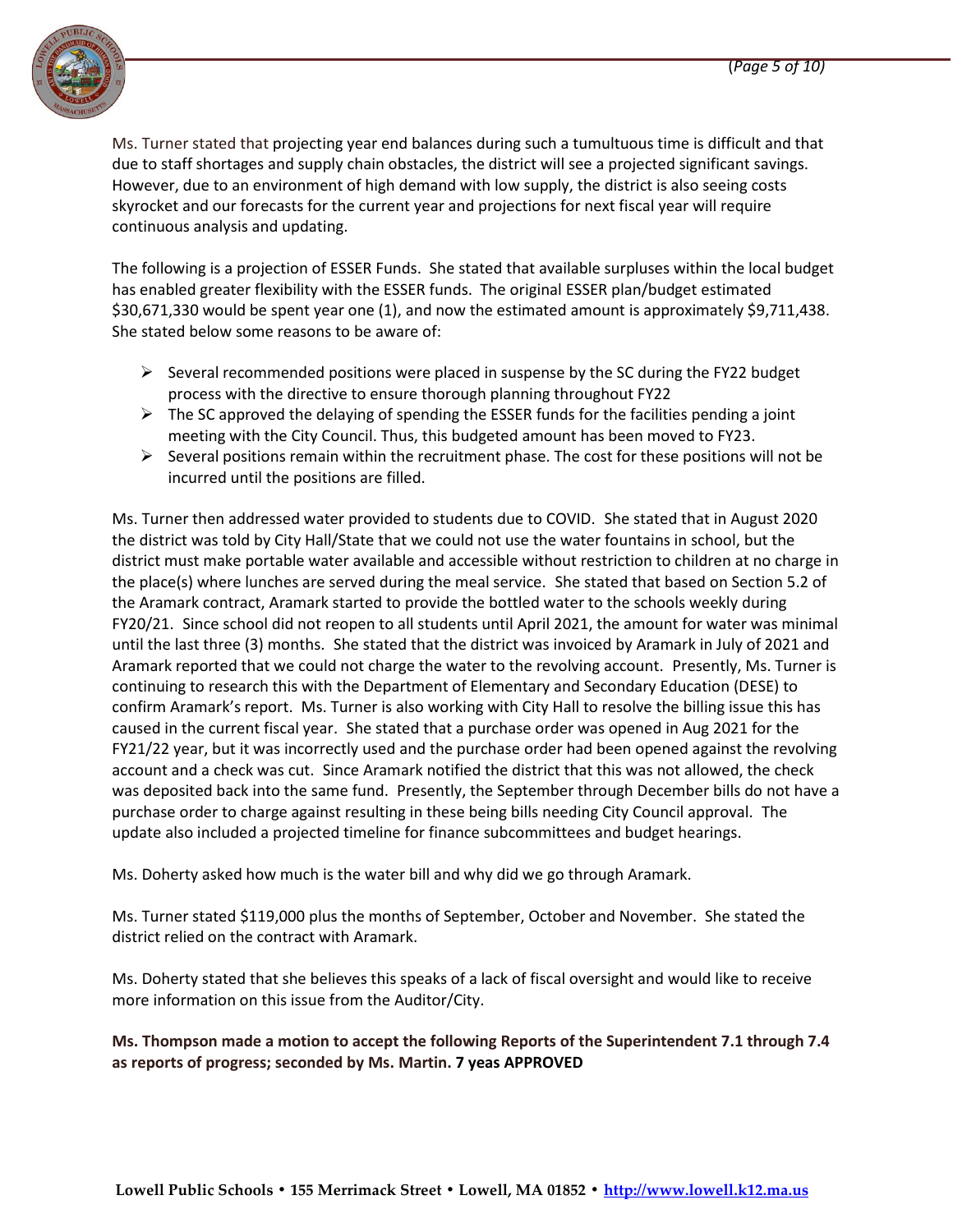

**7.3.** Extended Learning Time Mid-Year Report

The Extended Learning Time Mid-Year report was presented to the Committee. The report included the following:

- $\geq 1$ . Types of Programming and Funding Sources
- $\geq$  2. Staffing
- $\geq$  3. Current Enrollment in Programs
- $\triangleright$  4. Afternoon in the Arts Update
- $\triangleright$  5. Transportation
- $\triangleright$  6. Community Partners
- $\triangleright$  7. Next Steps and Summer School Planning

## **Ms. Thompson made a motion to accept the following Reports of the Superintendent 7.1 through 7.4 as reports of progress; seconded by Ms. Martin. 7 yeas APPROVED**

#### **7.4.** Enrollment Report

Ms. Phillips, Chief Equity & Engagement officer provided a memo to the Committee in reference to the January 14, 2022 enrollment report. The report stated that as of Friday, January 14, 2022 there are 14,155 students attending Lowell Public Schools. The January 14th enrollment report includes other categories of enrollment that the district is responsible for monitoring, placing and/or supporting such as home schooled students, out of district student placements, community pre-K student program placements, and students referred for special education program evaluation, as well as students in the Family Resource Center category awaiting school assignment. When combining all of these categories together, the total enrollment on the January enrollment report adds up to 15,111. The report also informed the Committee that the district continues to anticipate an increase in student enrollment due to the resettlement of Afghan evacuees to Massachusetts, of which approximately 200 individuals are still expected to be resettled in the greater Lowell area and Massachusetts. To date, forty-three (43) evacuee students have initiated registration and/or been assigned to a school and this includes students enrolled in collaboration with the International Institute of New England as well as students enrolled by evacuee families who independently initiated school registration.

# **Ms. Thompson made a motion to accept the following Reports of the Superintendent 7.1 through 7.4 as reports of progress; seconded by Ms. Martin. 7 yeas APPROVED**

## **7.5.** Home Education

Superintendent Boyd recommended that the following parents/guardians be allowed to home educate their child:

> Rochelle Holland Kathleen Emerson

## **Mr. Lay made a motion to approve; seconded by Mr. Descoteaux. 7 yeas APPROVED**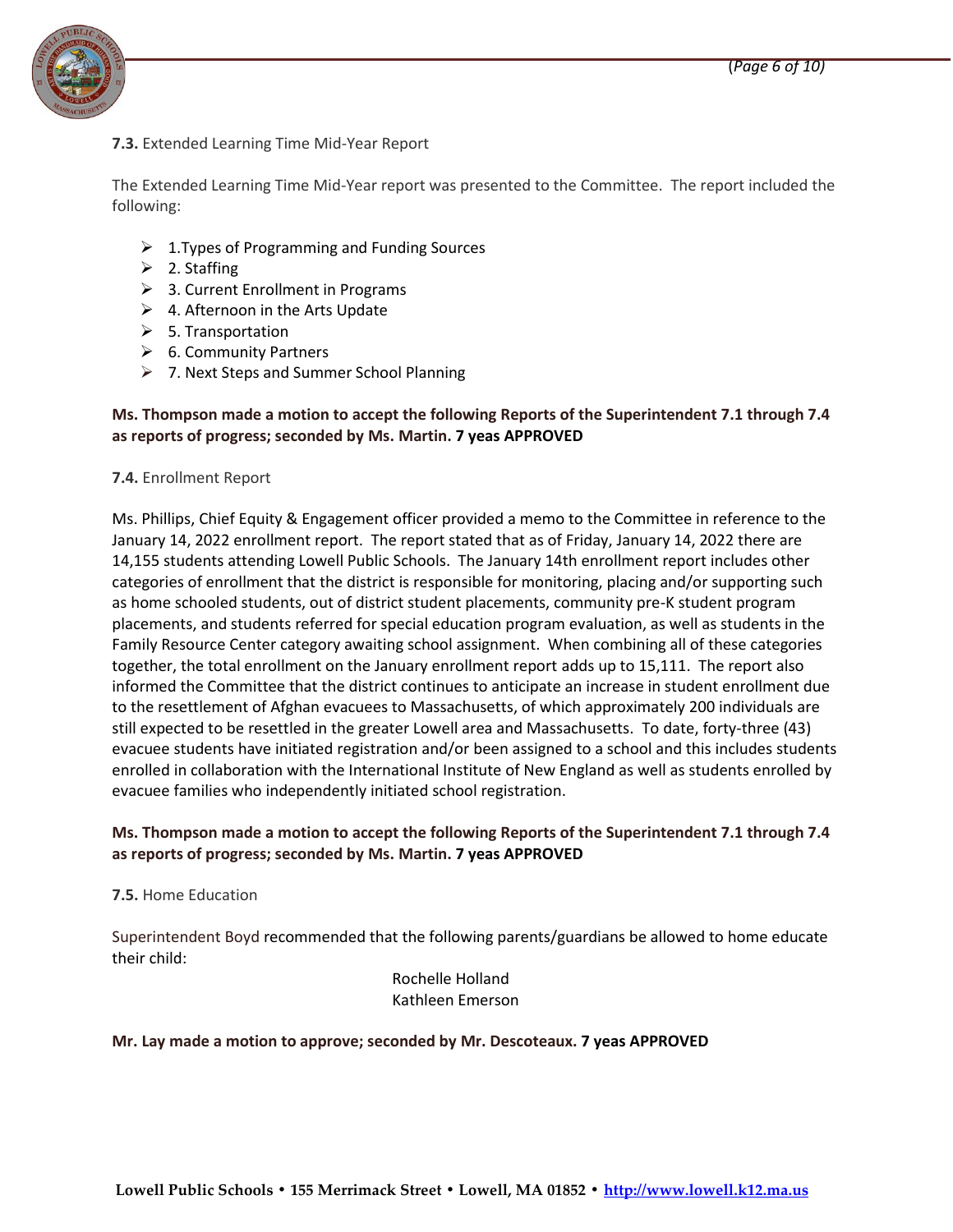

## **8. NEW BUSINESS**

## **8.1.** Establishment of Subcommittees

Mayor Chau provided the Committee with their Subcommittee assignments.

## **Mr. Descoteaux made a motion to approve the Establishment of Subcommittees; seconded by Ms. Doherty. 7 yeas APPROVED**

**8.2.** Budget Transfer

# **Mr. Descoteaux made a motion to approve the budget transfer of \$1,367,588.36; seconded by Ms. Martin. 7 yeas APPROVED**

**8.3.** Consideration of Updated Job Description and Permission to Post: District Safety Coordinator

Dr. Hall, Chief Operating Officer stated that the district has received only a few applications for the position of District Safety Specialist. Previously, the position was a coordinator-level position, but was reduced for the 2021/2022 school year due to the elimination of grant funding. He stated that due to the importance of the position in sustaining in-person learning, it is strongly recommended that the position be restored to the equivalent of "Coordinator" and reposted. The position to Coordinator level is also supported by the need for recruiting a highly skilled and reliable leader, as well as due to the requirements of reporting, monitoring, expanded work hours, scheduling, and working closely with principals.

## **Ms. Martin made a motion to post and approve the update job description of District Safety Coordinator; seconded by Ms. Thompson. 7 yeas APPROVED**

**8.4.** Consideration of Supplemental Payment of \$125 Per Day for Unaffiliated Personnel Who Serve as Substitute Teachers During Periods of Required COVID-Related Emergency Classroom Coverage

Dr. Hall, Chief Operating Officer stated that the administration is recommending that the Committee authorize \$125/day in additional compensation for unaffiliated personnel who serve as substitute teachers during times of substitute shortages and have it be retroactively applied from January 3, 2022 and continued to June 30, 2022. He stated that this additional compensation is provided to account for the extended evening hours that are required to catch up on work to meet the obligations of their standard duties while also providing classroom coverage during the contractual work day. This rate also accounts for the last-time nature of these duties and the change in hours that it may require of the employee.

Ms. Doherty asked how this is fair to other employees.

Superintendent Boyd stated that contracts are covering that for other employees.

**Mr. Descoteaux made a motion to approve a supplemental payment of \$125 per day for Unaffiliated Personnel who serve as Substitute Teachers during periods of required COVID-related emergency classroom coverage; seconded by Ms. Doherty. 7 yeas APPROVED**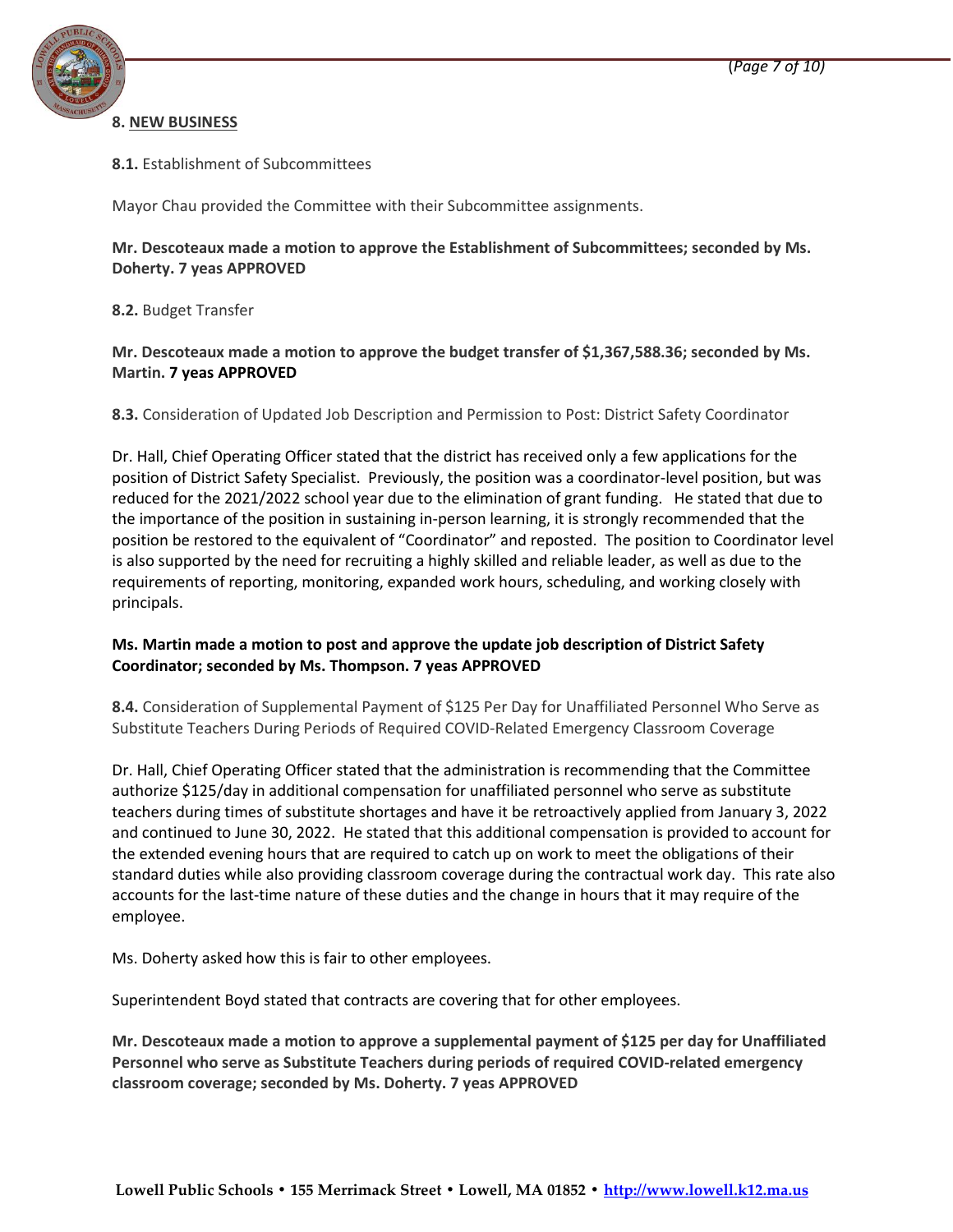

**8.5.** Consideration of Providing an Additional 5 Days of Sick Leave to All Personnel Who Test Positive for COVID-19 or are Required to Quarantine as Per DESE Guidelines due to Close Contact Status, Retroactive to July 1, 2021

Dr. Hall, Chief Operating Officer stated that school employees are presently entitled to temporary emergency paid sick leave for up to \$850 (including pay and benefits). He stated that for most employees, this would equate to approximately two (2) extra sick days depending upon their compensation level and whether or not they receive health insurance. The report included that this is a \$75-million-dollar state program which expires in April or whenever the funds are depleted (see Enclosure). He stated that last school year, MOAs allowed for paid leave for employees who had to quarantine and given the requirements for quarantining and other challenges that COVID-19 has put on employees. The administration requests authority from the Committee to approve up to five (5) total sick days for employees who submit the enclosed application and who would otherwise qualify under the conditions of this program. All employees will receive five (5) days which can be granted upon receiving the attached application along with a PCR test. The district will only be able to seek reimbursement for up to \$850 per employee for these five (5) days; however, this should provide a fairer approach to dealing with this issue. The recommendation is to also have this be retroactive to July 1, 2021 and run until June 30, 2022.

**Mr. Descoteaux made a motion to approve an additional five (5) days of sick leave to all personnel who test positive for COVID-19 or are required to quarantine as per DESE guidelines due to close contact status and have it be retroactive to July 1, 2021; seconded by Ms. Martin. 7 yeas APPROVED**

**8.6.** Approval of American International College Research Proposal: Ginger Coleman

Liam Skinner, Chief Schools Officer requested approval for Ginger Coleman, Principal of Abraham Lincoln Elementary School, who is enrolled in a doctoral program at American International College's Educational Leadership and Supervision program. A requirement of the program is to complete a dissertation-in-practice research study. Ms. Coleman's objective of her research is to conduct a research study on the deeper understanding of the current perceptions from the general education teachers' perspective of the adequacy of professional development (PD) on their preparations to teach the science of reading (SoR) through their undergraduate/graduate coursework, ongoing professional development and/or classroom experiences to address and teach the five (5) components of literacy development in order to improve student outcomes and reading proficiency through effective literacy instruction. Ms. Coleman proposes to invite twelve (12) to fifteen (15) public school certified general education elementary teachers in (Lowell) a large urban district Massachusetts will be recruited to participate in this research study.

**Ms. Martin made a motion to approve the American International College Research Proposal: Ginger Coleman; seconded by Mr. Lay. 7 yeas APPROVED**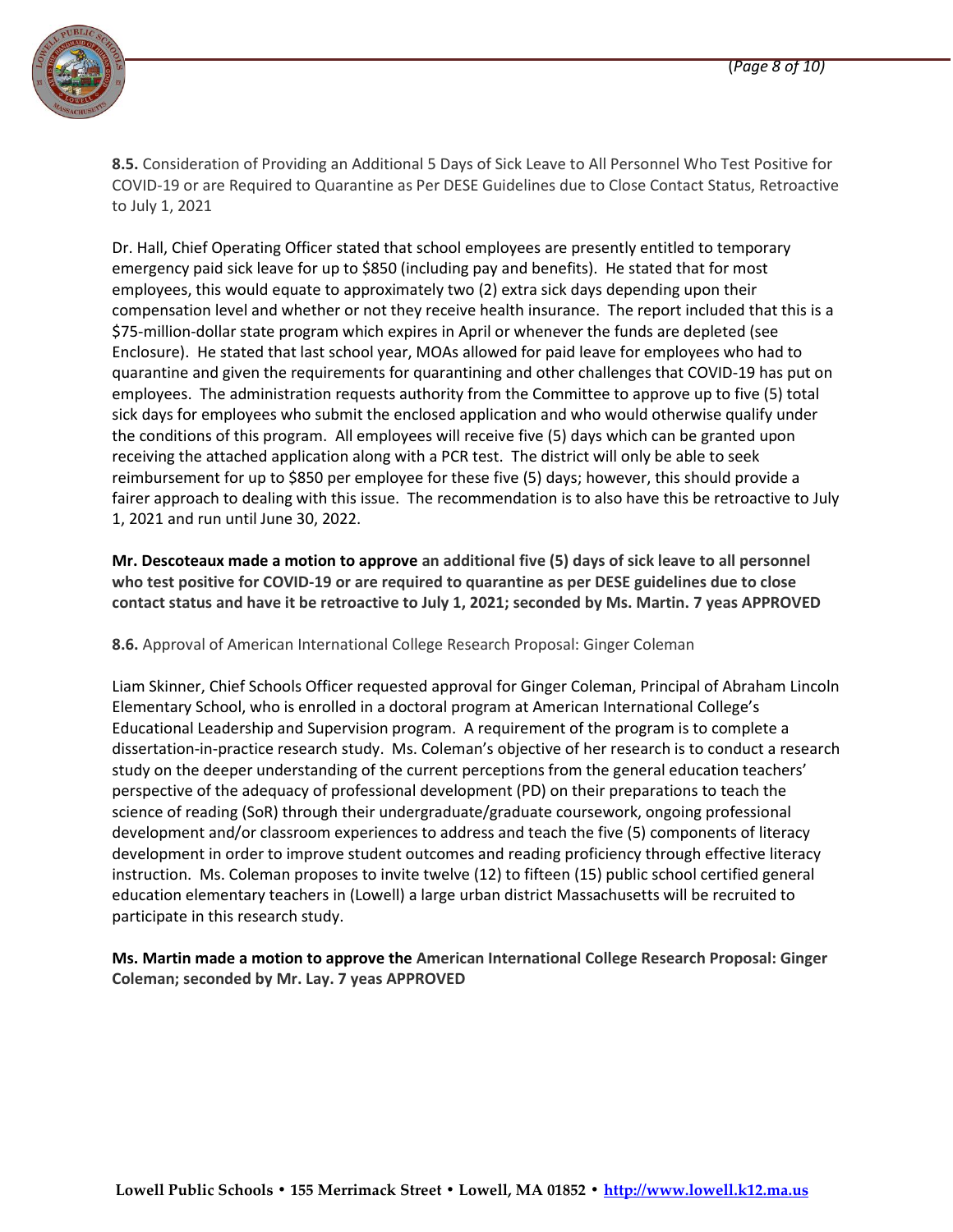

#### **9. CONVENTION/CONFERENCE REQUESTS**

**9.1.** In State and Overnight Travel Request: LHS Athletic Director David Lezenski to Attend the 46th Annual Massachusetts Secondary Schools Athletic Directors (MSSAD) Conference on March 29, 2022 Through April 1, 2022 at the Cape Cod Resort and Conference Center in Hyannis, Massachusetts. There is No Cost to the District.

## **Ms. Doherty made a motion to bundle and approve items 9.1 and 9.2; seconded by Mr. Descoteaux. 7 yeas APPROVED**

**9.2.** International Travel Request: Lowell High School Staff Member, Susan Brassard and Two Additional Chaperones (Cassandra Johnson and Brianna Heughins), Along with Approximately Eighteen [18] LHS Students, Are Requesting to Travel to Rome and Sorrento, Italy During the School Vacation the Week of February 20, 2023 to February 24, 2023. The Total Cost of \$3,220 Will Be Paid by Each Student Traveling the Need of Adding The Cost For Substitute Teachers May Arise Depending On Total Students Enrolled by February 17, 2023. Contingent on COVID-19 Restrictions.

Ms. Thompson requested that it be noted that the letter states ER Tours and it should read ES Tours.

**Ms. Doherty made a motion to bundle and approve items 9.1 and 9.2; seconded by Mr. Descoteaux. 7 yeas APPROVED**

#### **10. COMMUNICATIONS**

**10.1.** Communication from the Office of Teaching and Learning Regarding Staffing Levels at the Leblanc Therapeutic Day School

Sharon Bisantz registered and spoke on this agenda item.

Ms. Desmond, Chief Academic Officer provided a communication regarding staffing levels at the Leblanc Therapeutic Day School. The communication included a grid that was completed by Dr. Francisco Vicente, Director of Special Education, outlining a five (5) year breakdown of staffing levels at the LeBlanc Therapeutic Day School which shows no change.

Ms. Doherty asked the Mayor to pursue getting an SRO at the school.

Ms. Doherty requested that the Leblanc return to having a full-time BCBA to get staffing levels back to where they previously were.

Superintendent Boyd stated that he can have a report prepared for the next meeting on her concerns and he stated that moving people could impact student's IEPs.

Ms. Doherty made a motion that the Leblanc return to having a full-time BCBA to get staffing levels back to where they previously were; seconded by Mr. Descoteaux.